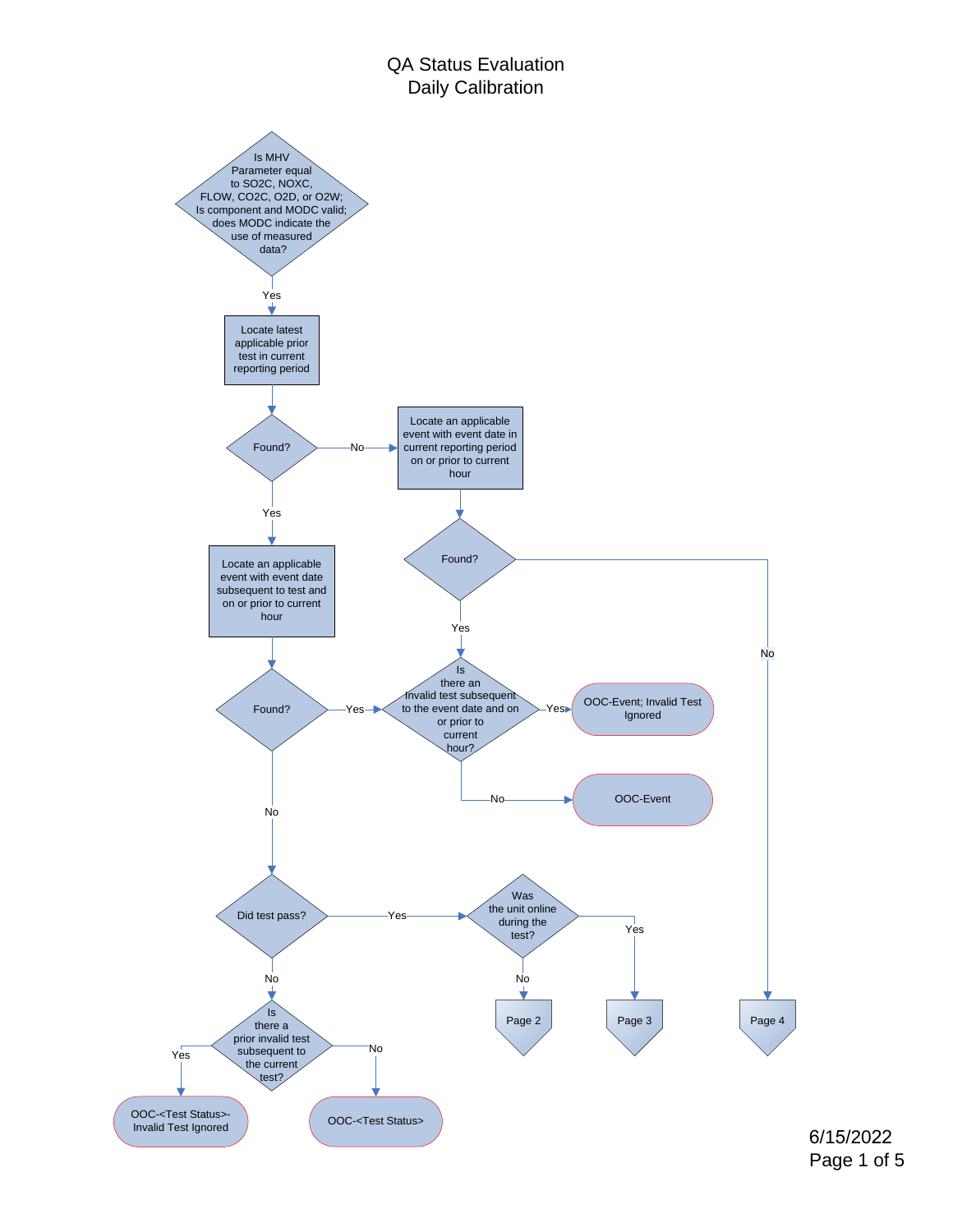<span id="page-1-0"></span>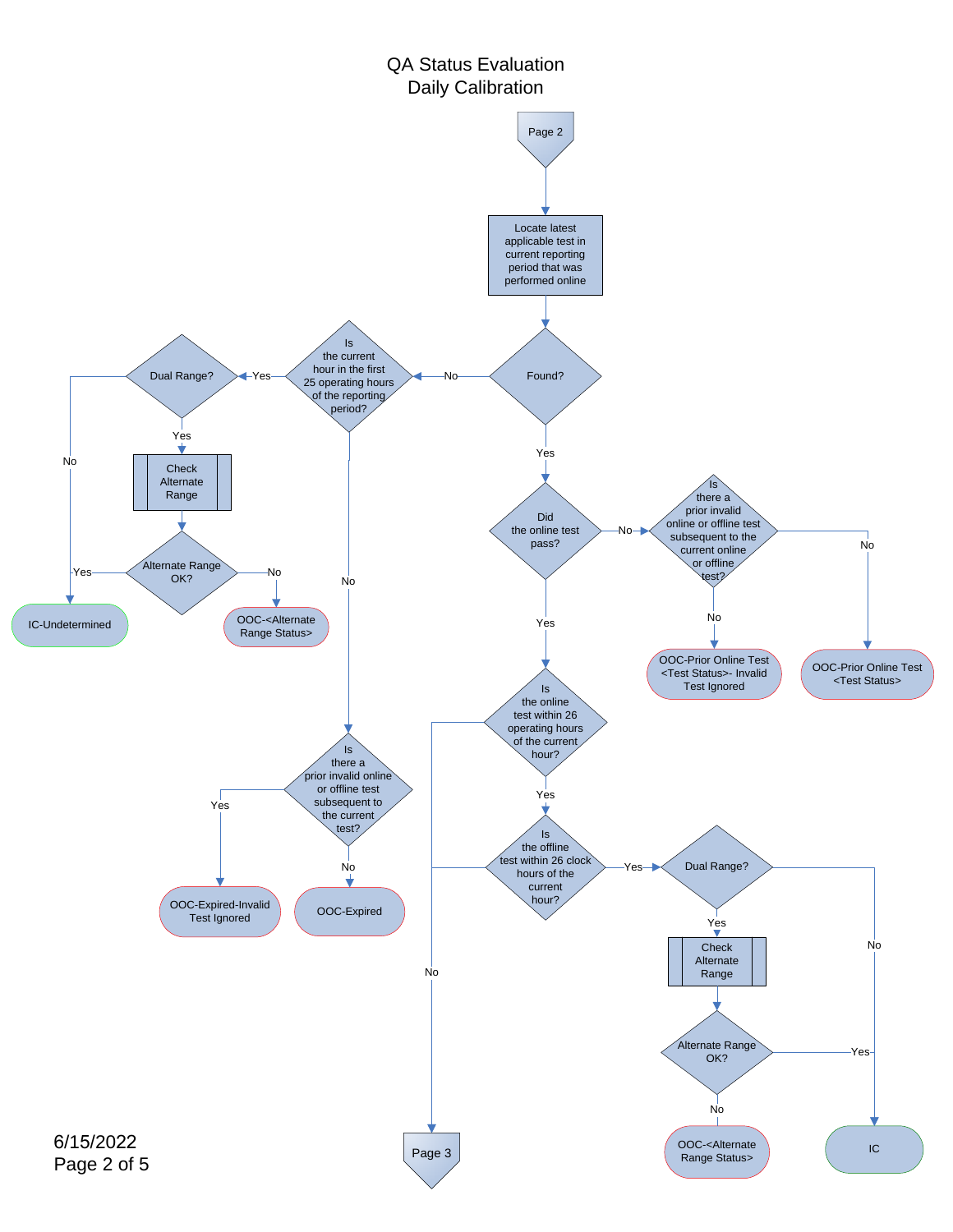QA Status Evaluation Daily Calibration

<span id="page-2-0"></span>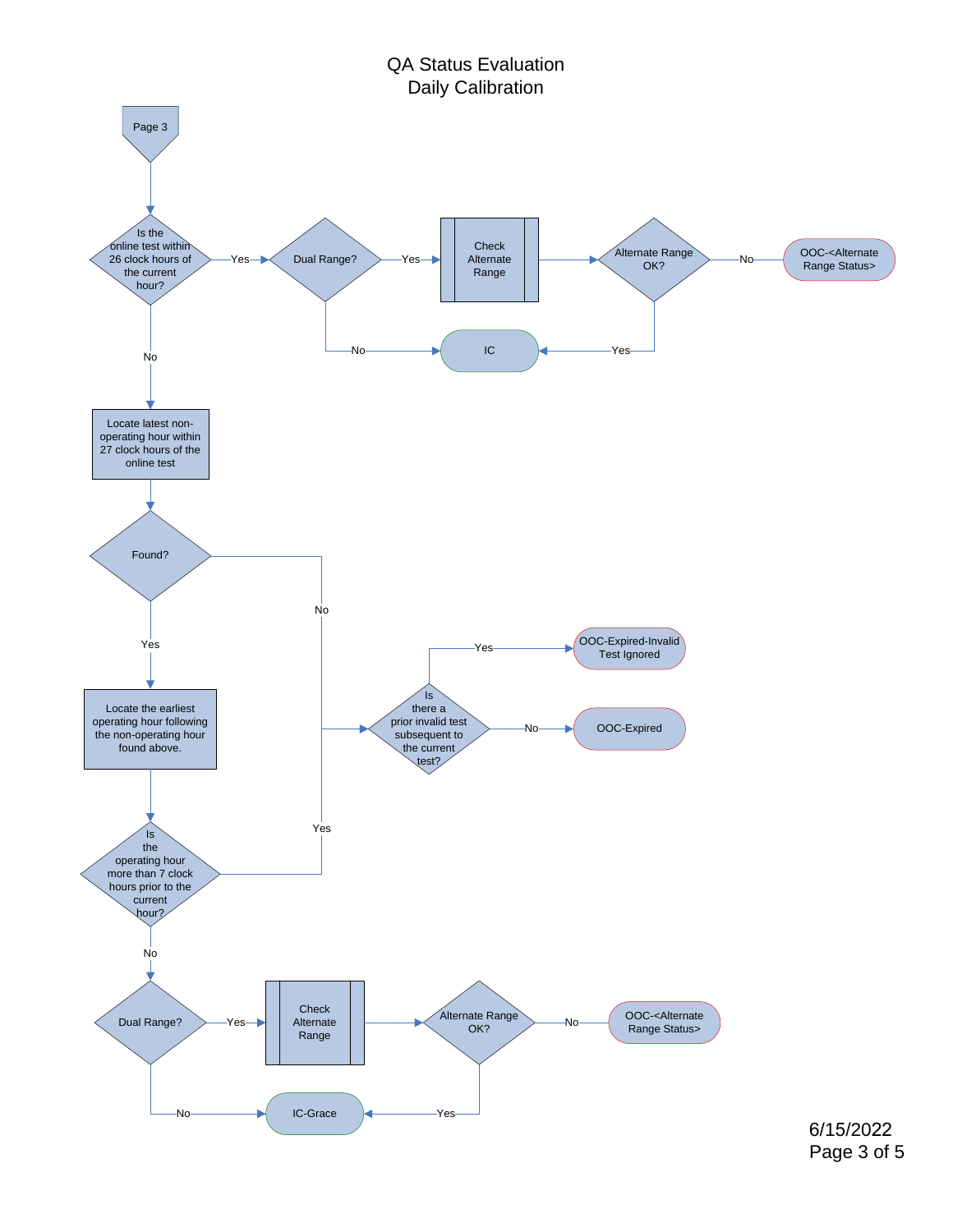<span id="page-3-0"></span>